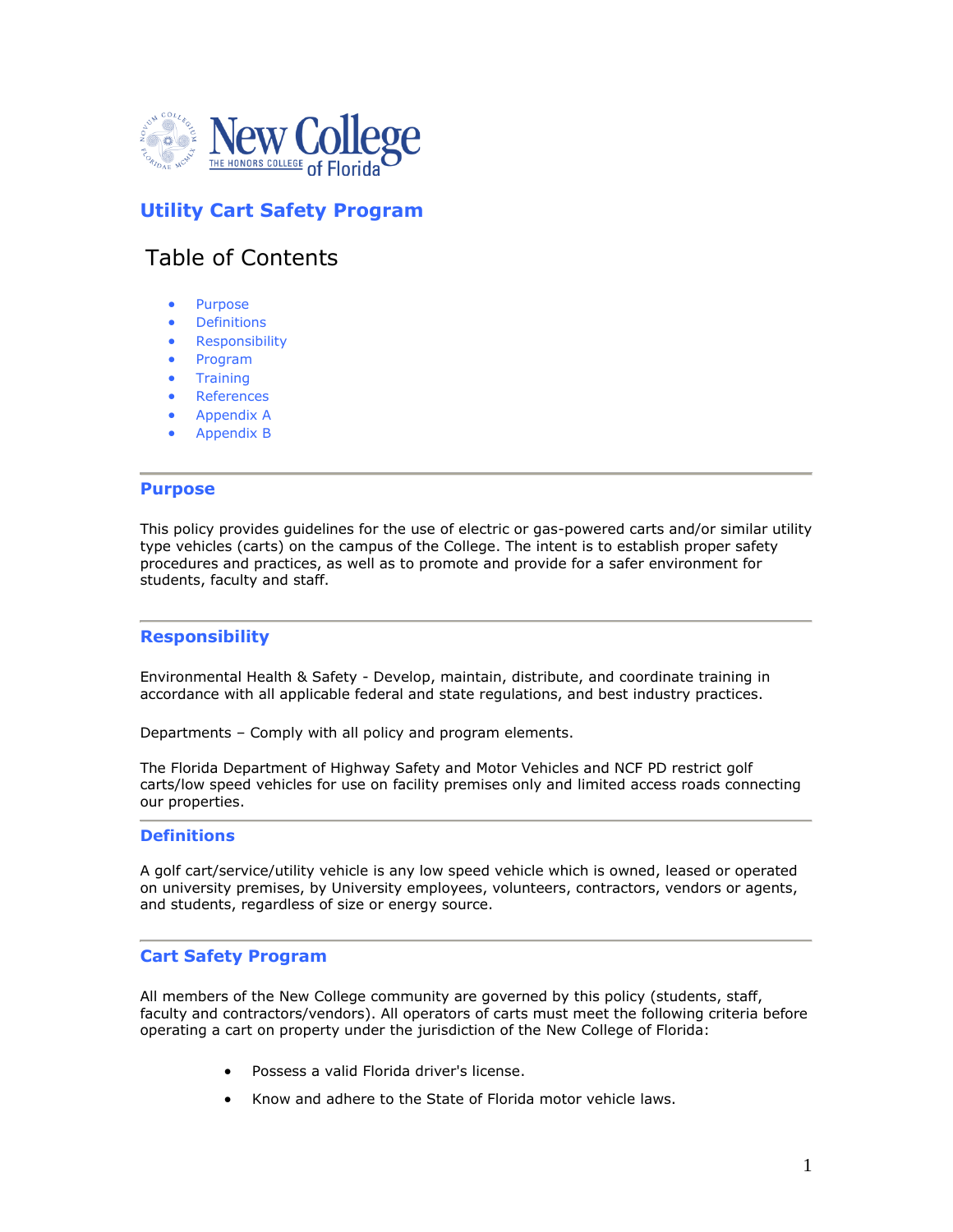Successfully complete Cart Safety Training Program (operator's training will include a signing of a statement of understanding).

Note: NCF employees who will be operating carts are required to obtain a Florida driver's license within thirty (30) days after: commencement of such employment or notice that they will be operating a cart as part of their job duties. Full-time out-ofstate students who have a valid driver's license from their state of residence are exempted from the requirement of obtaining a Florida driver's license for only that period of time allowed by Florida law.

- 1. The safe operation of carts is paramount. Failure to follow this policy, render common practices or courtesies, or follow rules of the road for the State of Florida, could result in citation, appropriate disciplinary action, and/or suspension of operator's cart driving privileges.
- 2. All new cart acquisitions must meet the minimum safety features found in National Highway Safety and Traffic Administration (NHSTA), Standard 500 (49 CFR Part 571.500), hereafter "Standard 500." As of the effective date of this policy, the purchase of used, remanufactured, or transferred (from another University department) carts not meeting Standard 500 is prohibited. Contractors and other nonaffiliated departments/companies, corporations, etc. carts must meet Standard 500.
- 3. Standard 500 carts must be maintained so that all original equipment safety features are kept in good working order.
- 4. Minimum Safety features for carts not Standard 500 (acquired by Department prior to effective date of this policy) are to include:
	- Carts must be four-wheeled vehicles **No Three-wheeled vehicles.**
	- All original equipment safety features must be kept in good working order.
	- All carts and trailers (pulled by carts) must have clearly displayed on the exterior of the cart and trailer the slow moving vehicle reflective triangle.
- 5. Supervisors must monitor and ensure that all persons operating carts have been instructed in the safe operation of carts and have attended the Cart Safety Training Program.
- 6. The speed limit for carts off standard roadways is 15 mph.
- 7. Due caution should be used at all times when on all sidewalks and roadways.
- 8. In most cases, sidewalks are to be used while right-of-way is to be rendered to all pedestrians. Note: Operators are to use due caution in crosswalks. Carts using pedestrian crosswalks do not have the right-of-way. Carts shall cross US 41, Tamiami Trail, using the Pedestrian Cross walk when available. Pedesrtians and bicyclists shall be given the right-of–way.
- 9. Large carts, those pulling trailers, and utility equipment will need to cross at the US 41 Tamiami Trail intersection.
- 10. The US 41 Tamiami Trail intersection can be extremely dangerous unless extra caution and care is used when crossing. Only cross on a green light and insure that all oncoming traffic has come to a complete stop. Be cognizant of traffic coming in all directions, including from behind.
- 11. Modification or tampering with a cart's governor is prohibited and is a violation of Federal Law.
- 12. The operator must report any accidents to the Campus Police and to the operator's supervisor. Campus Police will forward cart accident information to Environmental Health and Safety (Division of Risk Management) for processing.
- 13. Cart operators are to use extreme caution at all times.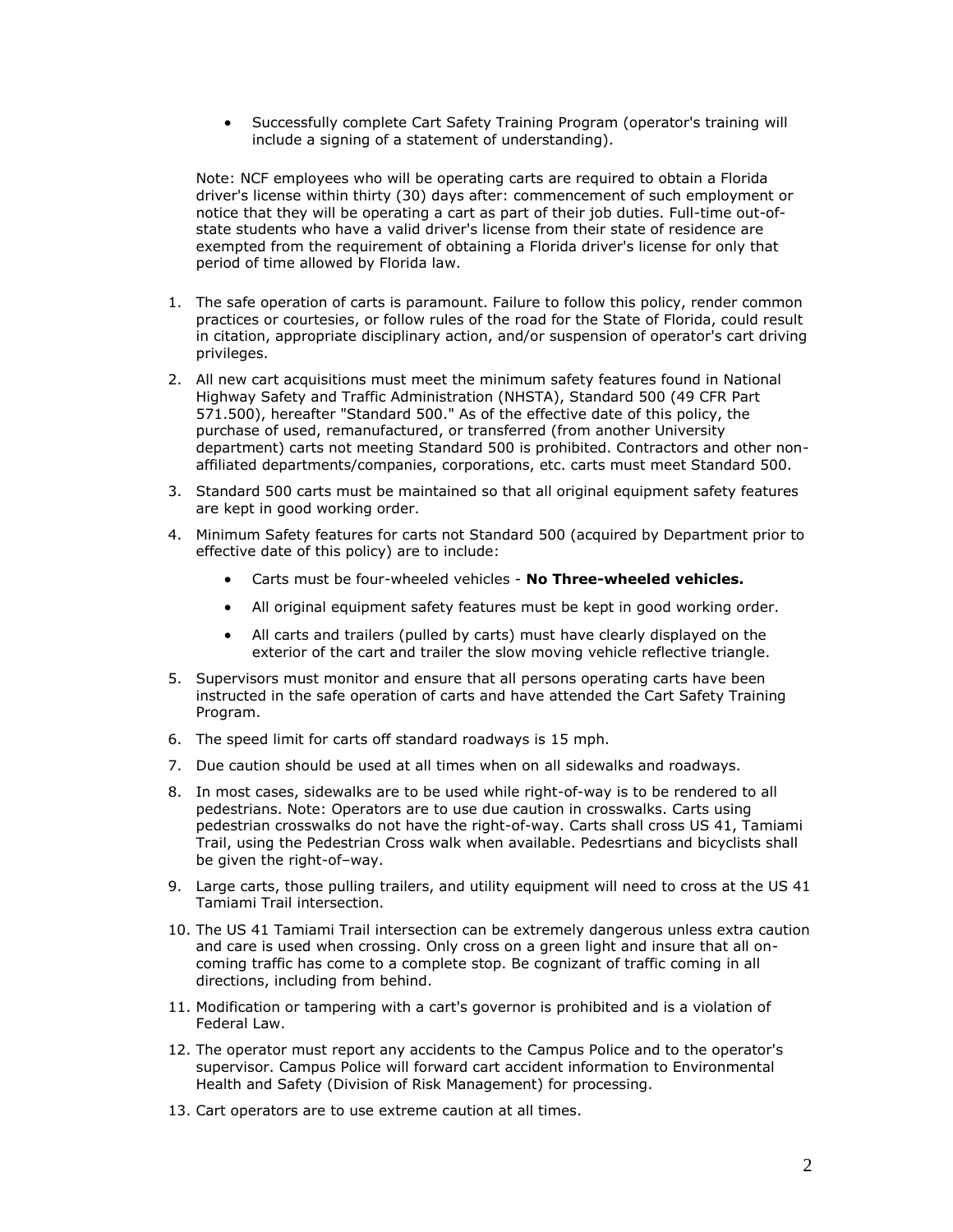- 14. The following outlines procedures for the safe operation of carts:
	- Operators may not wear headsets while operating carts.
	- Operators are prohibited from operating carts on roadways outside the boundaries of the College.
	- Carts shall not be operated at night unless properly equipped, i.e. NHSTA Standard 500 Carts.
	- Operators are prohibited from operating carts inside, under, or through the confines of University buildings.
	- Pedestrians have the right-of-way on campus. Carts must yield to pedestrians on sidewalks. SPEED IS TO BE REDUCED TO A MINIMUM WHEN DRIVING ALONG OR CROSSING SIDEWALKS SO AS TO AVOID ACCIDENTS WITH PEDESTRIANS.
	- Cart operators are to be diligent and pay particular attention to the needs of disabled persons, as limitations in vision, hearing or mobility may impair their ability to see, hear, or move out of the way of carts.
	- Carts are not to be overloaded, i.e. carrying more passengers than seating provided or overloading the cart's recommended carrying or load capacity.
	- The name and telephone number of the College department, and College identification number (provided by Physical Plant at the Department's expense) must be displayed prominently on College- owned carts. Contractors and other non-affiliated departments/companies, corporations, etc. must display company name and vehicle identification number (VIN) on their carts at the owner's expense.
	- Cart operators are responsible for ignition keys for the period of time in which they are using the vehicle. Keys shall not be left in carts.
	- Operators must park carts away from heavily traveled pedestrian areas or in designated cart parking areas.
	- Cart operators are not to block the path nor limit pedestrian access on walkways.
	- College-owned carts are to be used for College business only. Personal use is not permitted in accordance with State insurance requirements and NCF policy.
	- All cart operators must attend the Cart Safety Training Program prior to operating a cart.
	- College-owned carts are to be maintained in accordance with manufacturer and Physical Plant's recommended service schedule.
- 13. Repairs and regular maintenance are the responsibility of the Department owning the cart. The Departments are financially responsible for all repair and maintenance costs (labor, parts, and supplies). The Department is required to keep all preventative maintenance and repair records related to the cart; however, for those services provided by Vehicle Maintenance, Vehicle Maintenance will keep such records.
- 14. Departments are responsible for keeping all original equipment and safety features in good working order.
- 15. Personally-owned carts are prohibited from operating on University property. However, special consideration will be given to ADA accommodations.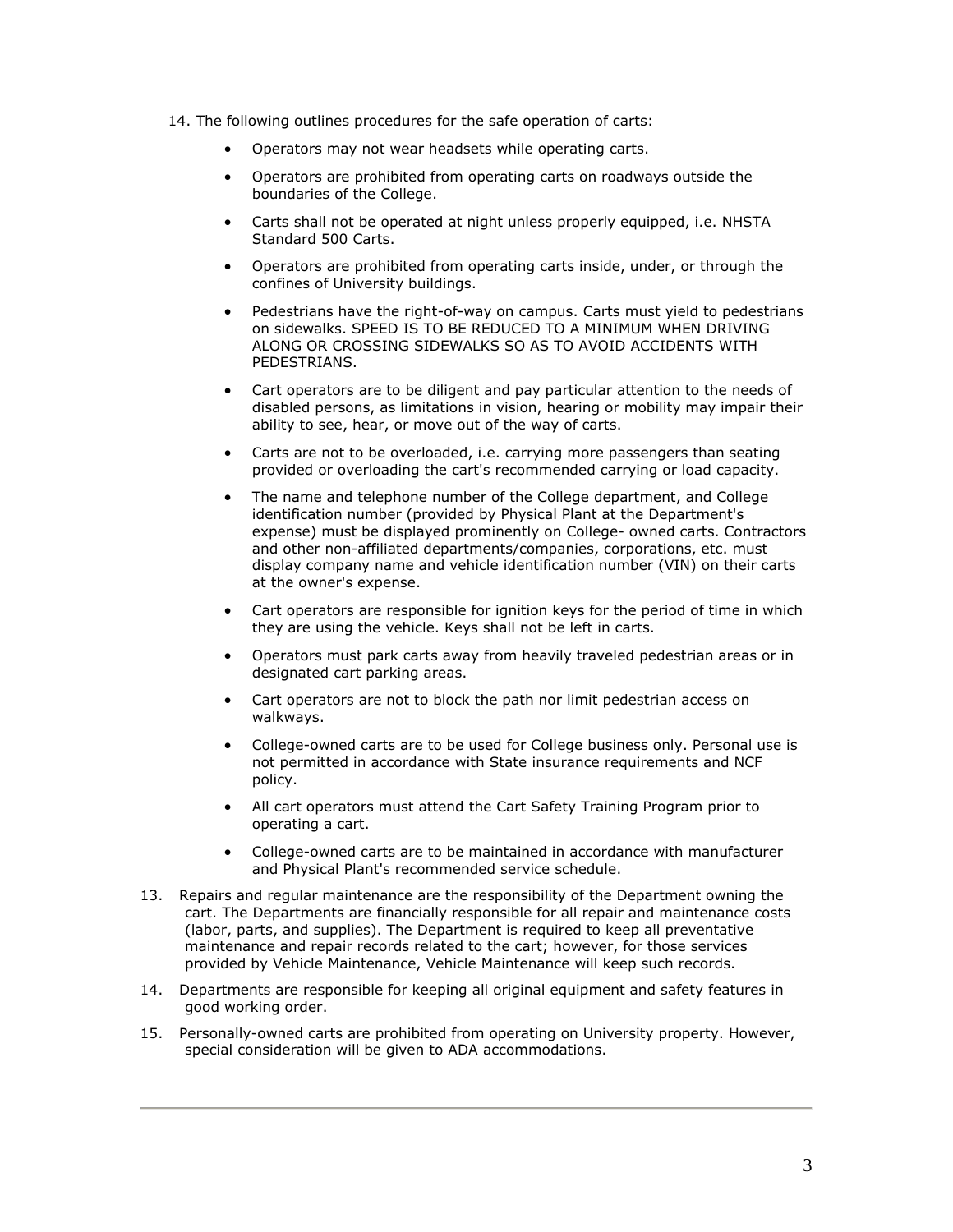## **Training**

All Utility Cart operators must attend the Utility Cart Safety Training Program prior to operating a cart. Environmental Health and Safety Department will provide training on an as needed basis.

## **Appendix A**

## **NATIONAL HIGHWAY SAFETY AND TRAFFIC ADMINISTRATION (NHSTA) STANDARD 500 (49 CFR Part 571.500)**

# **§571.500 Standard No. 500; Low-speed vehicles.**

S1. *Scope.* This standard specifies requirements for low-speed vehicles.

S2. *Purpose.* The purpose of this standard is to ensure that low-speed vehicles operated on the public streets, roads, and highways are equipped with the minimum motor vehicle equipment appropriate for motor vehicle safety.

S3. *Applicability.* This standard applies to low-speed vehicles.

S4. [Reserved.]

S5. *Requirements.*

(a) When tested in accordance with test conditions in S6 and test procedures in S7, the maximum speed attainable in 1.6 km (1 mile) by each low-speed vehicle shall not more than 40 kilometers per hour (25 miles per hour).

(b) Each low-speed vehicle shall be equipped with:

(1) Headlamps,

(2) Front and rear turn signal lamps,

(3) Tail lamps,

(4) Stop lamps,

(5) Reflex reflectors: one red on each side as far to the rear as practicable, and one red on the rear,

(6) An exterior mirror mounted on the driver's side of the vehicle and either an exterior mirror mounted on the passenger's side of the vehicle or an interior mirror,

(7) A parking brake,